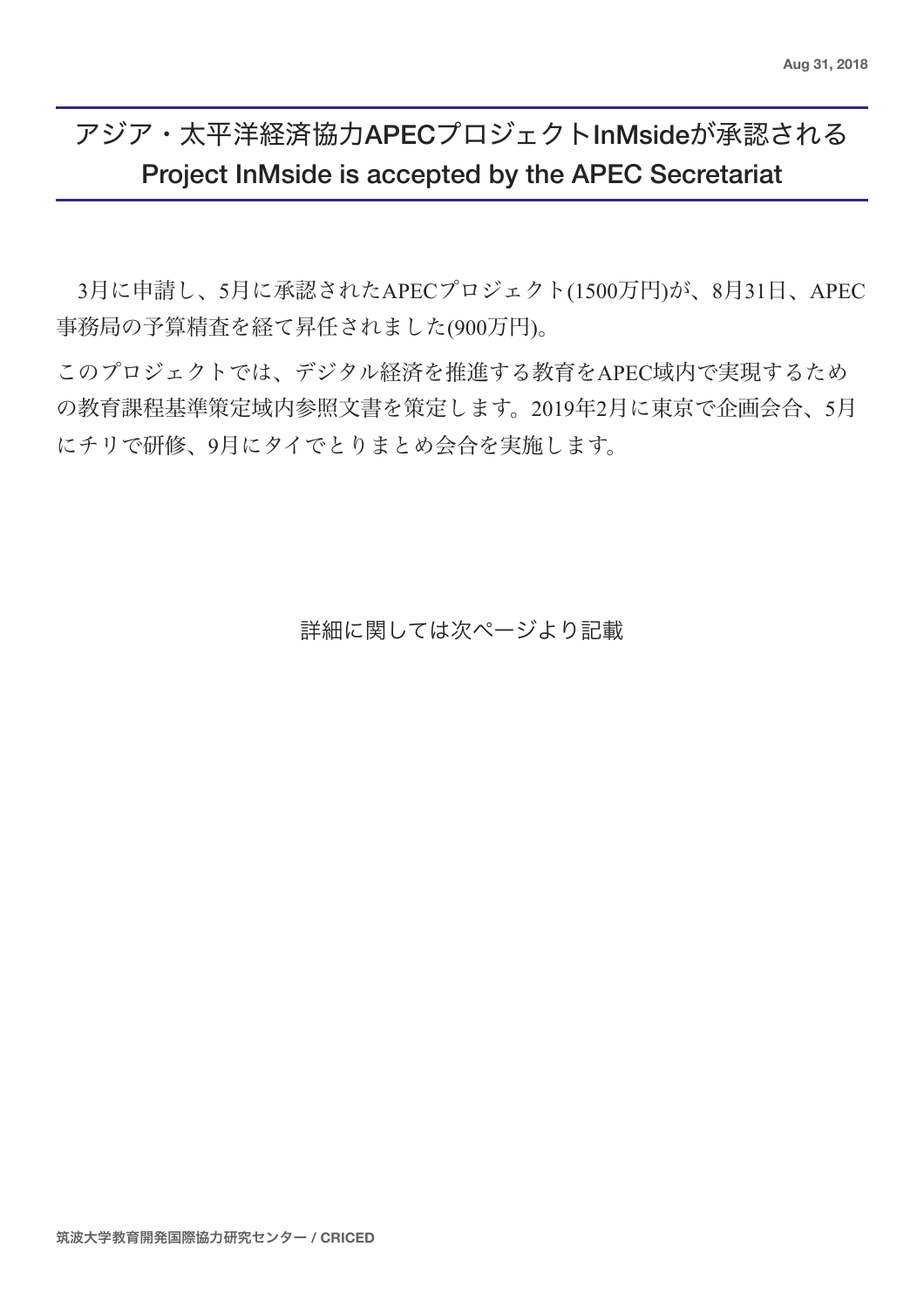# **APEC Concept Note**

# *Please submit through APEC Secretariat Program Director. Concept Notes of more than 3 pages (including title page) or incomplete submissions will not be considered.*

| <b>Project Title:</b>                                                                                                                                                                 | Inclusive Mathematics for Sustainability in a Digital Economy (InMside)                                              |                                                                                                                                                                                                                                                                                                                                                                                                                                                                                                                                                                                                                                                  |
|---------------------------------------------------------------------------------------------------------------------------------------------------------------------------------------|----------------------------------------------------------------------------------------------------------------------|--------------------------------------------------------------------------------------------------------------------------------------------------------------------------------------------------------------------------------------------------------------------------------------------------------------------------------------------------------------------------------------------------------------------------------------------------------------------------------------------------------------------------------------------------------------------------------------------------------------------------------------------------|
| Fund Source (Select one):<br>✔ General Project Account (GPA)<br>Trade and Investment Liberalization and Facilitation Special Account (TILF)<br>APEC Support Fund (ASF) - General Fund |                                                                                                                      |                                                                                                                                                                                                                                                                                                                                                                                                                                                                                                                                                                                                                                                  |
|                                                                                                                                                                                       | <b>APEC forum:</b>                                                                                                   | Human Resource Development Working Group                                                                                                                                                                                                                                                                                                                                                                                                                                                                                                                                                                                                         |
| <b>Proposing APEC economy:</b>                                                                                                                                                        |                                                                                                                      | Japan, Thailand and Chile                                                                                                                                                                                                                                                                                                                                                                                                                                                                                                                                                                                                                        |
| <b>Co-sponsoring economies:</b>                                                                                                                                                       |                                                                                                                      | Indonesia, Korea, Papua New Guinea, Russia, Chinese Taipei, Malaysia and Viet<br>Nam, China and Canada                                                                                                                                                                                                                                                                                                                                                                                                                                                                                                                                           |
| <b>Expected start date:</b>                                                                                                                                                           |                                                                                                                      | January 1, 2019                                                                                                                                                                                                                                                                                                                                                                                                                                                                                                                                                                                                                                  |
| <b>Expected completion date:</b>                                                                                                                                                      |                                                                                                                      | December 31, 2019                                                                                                                                                                                                                                                                                                                                                                                                                                                                                                                                                                                                                                |
| Your summary should include<br>the project topic, planned                                                                                                                             | <b>Project summary:</b><br><b>Describe the project</b><br>in under 150 words.<br>activities,<br>timing and location: | Digital economy: mathematical decision-making to plan the future economy calls<br>for analysing big data using coding. STEM innovation through mathematical<br>reasoning with ICT is key for sustainable development. Inclusive mathematics<br>recommends appropriate technology for each economy and supports gender<br>equity. The InMside-project aims to develop curriculum developers' capacity under<br>the Action Plan (HRDWG, 2017).<br>a) Steering Meeting in Tokyo (February): to plan InMside Seminar and identify<br>necessary preparatory work.<br>b) InMside Seminar at SOM2 in Chile: Invite all economies' curriculum developers |
| (Summary must be no longer<br>than the box provided. Cover<br>sheet must fit on one page)                                                                                             |                                                                                                                      | to share the direction of the newest mathematics curriculum reforms and<br>STEAM education for digital economies. It will include keynotes and reports<br>from economies, and plan experimental challenges to produce exemplars for<br>InMside.<br>c) Synthesis Meeting in Thailand (September): InMside will set recommended                                                                                                                                                                                                                                                                                                                    |
|                                                                                                                                                                                       | tasks, strategies and recommendations with reported exemplars,                                                       |                                                                                                                                                                                                                                                                                                                                                                                                                                                                                                                                                                                                                                                  |
| Total cost of proposal: (APEC<br>funding + self-funding):<br><b>USD</b> 300,000                                                                                                       |                                                                                                                      | Total amount being sought from APEC (USD): 140,000<br>By category: Travel: 140,000<br>Labor costs: 0<br>Publication & distribution: 0<br>Hosting: 0<br>Others: 0<br>(See Guidebook on APEC Projects, Ch. 9 to ensure all proposed costs are allowable.)                                                                                                                                                                                                                                                                                                                                                                                          |

*Project Overseer Information and Declaration:*

*Name:* Masami Isoda (Japan) / Maitree Inprasitha (Thailand) / Roberto Araya (Chile)

*Title:* PhD, Director / PhD, Director / PhD

Organization: Center for Research on International Cooperation in Educational Development, University of Tsukuba, Japan/ Institute for Research and Development in Teaching Profession for ASEAN, Khon Kaen<br>University, Thaila

*Postal address:* 3058572, Japan / 40002, Thailand / Periodista José Carrasco Tapia 75, Santiago, Chile

*Tel:* +81-298537283 *E-mail:* isoda@criced.tsukuba.ac.jp/ imaitr@kku.ac.th/ roberto.araya.schulz@gmail.com

As Project Overseer and on behalf of the above said Organization, I declare that this submission was prepared in accordance with the **Guidebook**<br>**on APEC Projects** and any ensuing project will comply with said Guidebook. F

不久 12  $\frac{d}{dx}$  de  $\frac{12}{x^2}$  /26/02/2018 汪文

*Name of Project Overseer / Date*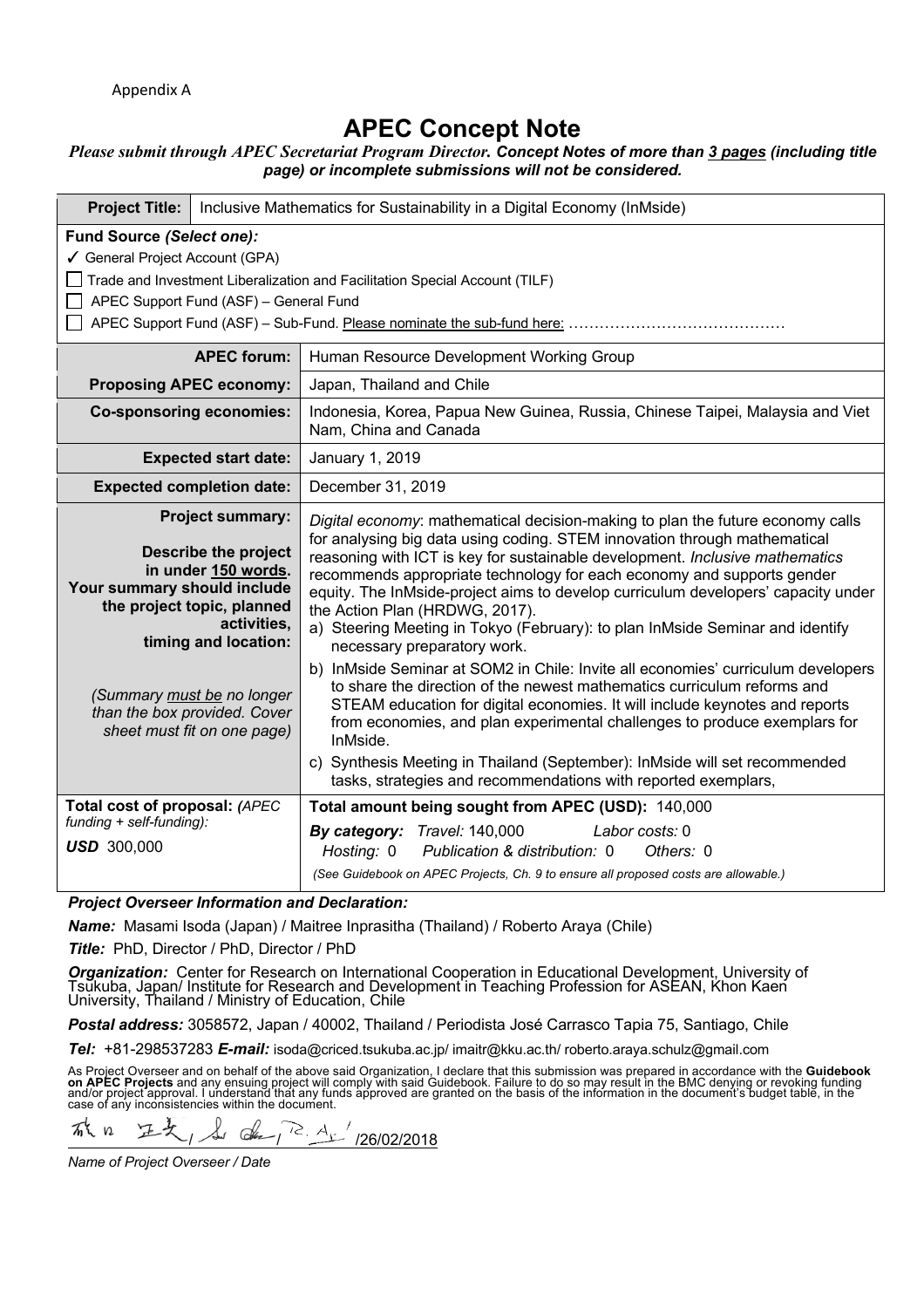#### 1. **Relevance – Benefits to region: What problem does the project seek to address? Does it have sustained benefits for more than one economy?**

For the APEC mission "to support *sustainable economic growth and prosperity*" in education and for the Action Plan of the APEC Education Strategy for 2030 in HRDWG (2017), curriculum reforms are a key for the longterm development of human capital and ensuring their mobility. However, government curriculum specialists who enact the reforms are not always familiar with the most current innovation issues. Aspects of curriculum are often maintained even when they have lost relevance. Thus, curriculum developers are necessary to ensure high-quality curriculum development.

For the capacity development of curriculum developers, InMside will organize seminars and produce recommendations and exemplars for the following three issues. First, providing and extending learning opportunities for the *Digital* Economy. For the development of *Science, Technology, Engineering, and Mathematics (STEM)* curriculum (APEC Educational Ministers Statements, 2016), InMside provides learning opportunities to APEC officials lacking knowledge of mathematics with ICT for the innovation of business under the newly established mathematical sciences. In this Digital Era, mathematics is used especially for handling big data, coding for innovation through STEM, and decision-making with the support of Artificial Intelligence. Technology in mathematics provides necessary tools for mathematical exploration, representation and modelling environmental, natural and social phenomena. Social and economic engineering based on mathematical models with coding is the newest key for the digital economy. The InMside Seminar will be the key opportunity for government specialists (curriculum developers) to learn these latest developments from industry and academia, and will provide an avenue to produce simple exemplars for school education, such as utilizing e-learning resources with the collaboration of industry and academia. **Second, developing high quality** *inclusive* **mathematics curriculum for the Digital Economy**. In education, there are various obstacles that must be overcome to achieve a digital economy. For example, the lower mathematics achievement of girls and some minority groups erects barriers to pursuing higher income careers. In the economies which have power blackout problems, appropriate technologies such as printed textbooks are selected instead of e-content. However, beyond such diversities, the unified digital format of e-contents for the sharable models in APEC economies are recommended as for accessible in remote areas. The sharable exemplars relating to inclusion problems can be developed as narratives that can become well-known the more they are used in the classroom and repeated beyond. This addresses the diverse meaning of inclusion as identified in Papua New Guinea 2018 under the theme title "Harnessing Inclusive Opportunities, Embracing the Digital Future". Accordingly, STEM education in InMside is interpreted as STE**A**M Education: here, the "A" means "A"rts, "A"pplied mathematics using ICT and "A"ppropriate Technology. For example, using mathematics for the industrialization of arts and design under their culture through appropriate technologies provides exemplars for all economies. **Third,** *sustainability* **develops recommendations and produces exemplars**. . InMside 2019 supports working together to share tasks, strategies and recommendations for producing exemplars for new content based on the seminar in Chile.

#### **Relevance – Eligibility: How does the project fit the eligibility criteria and funding priorities for the nominated fund or sub-fund? (see http://www.apec.org/Projects/Funding-Sources.aspx for eligibility criteria)**

For the GPA funding priorities for 2018, InMside seeks the human capital development necessary for ensuring curriculum promoting Inclusive Mathematics for Sustainability in a Digital Economy, which directly corresponds to "Promoting Sustainable, Innovative and Inclusive Growth", "Improving Connectivity", and "Innovation in the Digital Age", and treats exemplars for "Enhancing Food Security and Sustainable Agriculture in Response to Climate Change", and "Strengthening Inclusive Growth Through Structural Reform" for its curriculum content. InMside uses the products of other fora for producing exemplars of e-content in STEM education.

**Relevance – Capacity Building: How will the project build the capacity of APEC member economies? For ASF projects, please identify the APEC developing member economies that will benefit from this project. (Refer to capacity building goals, objectives and principles at Appendix K of the Guidebook.)** InMside invites curriculum specialists from all economies and builds their capacity focusing on mathematics and STEM education for a Digital Economy through the development of necessary recommendations for econtent. Through these contributions, they engage in innovative curriculum exemplars. InMside also provides curriculum reform in accordance with their economies' development status and cultural particularities.

- 2. **Objectives: Describe the 2-3 key objectives of the project. (e.g. ensure workshop participants will be able to...; to create a framework...; to develop recommendations...; to build support...; to revise strategies...; to create an action plan;...to increase knowledge in; to build capacity in… etc.)**
	- 1) InMside in 2019 aims to create a set of recommendations for curriculum reform relating to the *Digital Economy* in relation to STEM with ICT and *Inclusive Mathematics* (STEAM)
	- 2) The InMside Seminar for curriculum reform at SOM2 in Chile will invite government officials from every economy, share what InMside is, and increase knowledge for curriculum reform in the Digital Era together with keynotes, reports on the current work of participants, with corroboration of other fora. The Seminar will build their capacities to produce exemplars on InMside with possible Appropriate Technology at their developmental stages, and elaborate tasks, strategies and recommendations to produce exemplars for realizing high-quality curriculum.